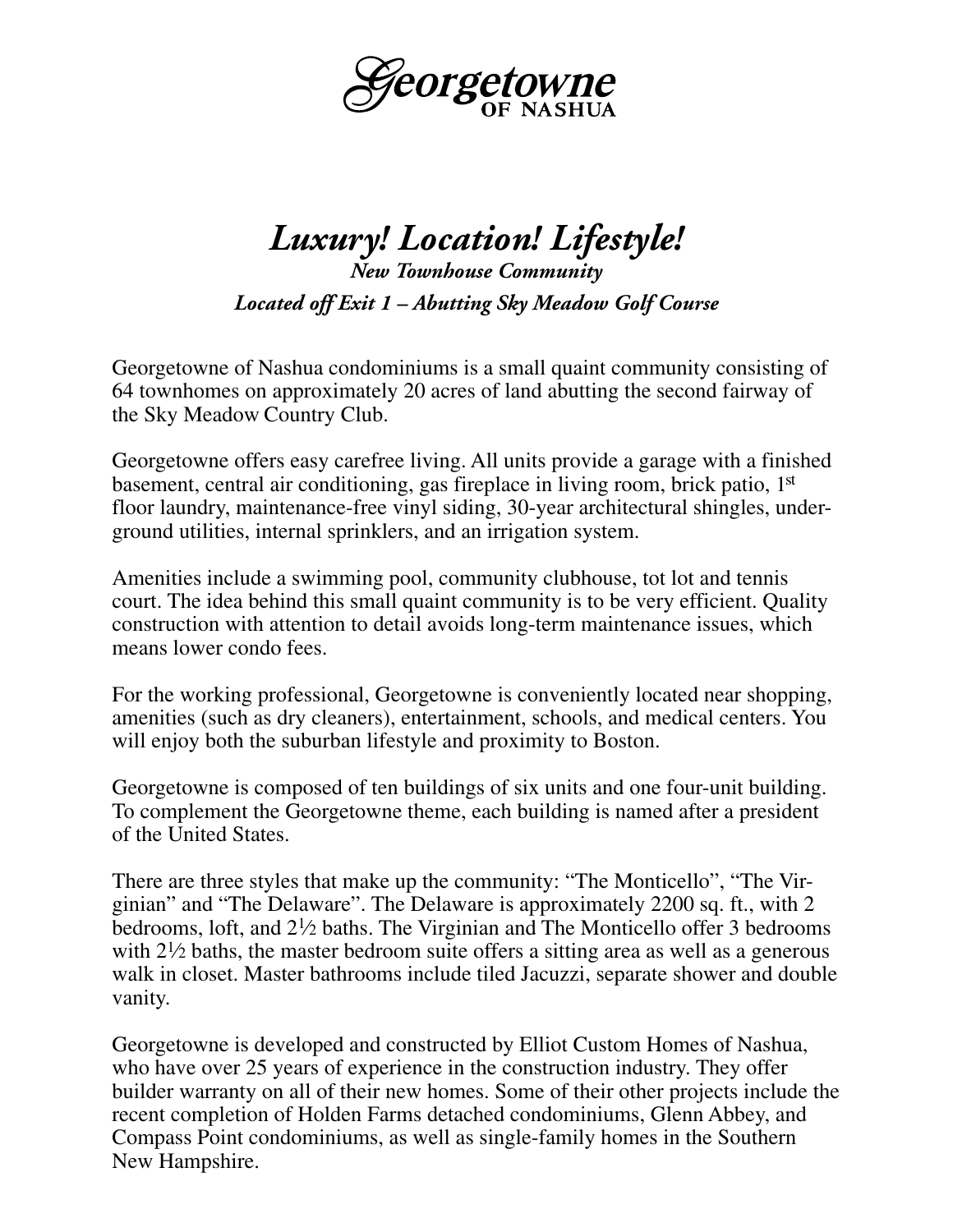

# *New Luxury Townhome Community*

#### Location:

- Excellent location: south Nashua/Massachusetts border
- Abutting Sky Meadow Country Club
- Conveniently located near great shopping
- Less than an hour to Boston, ocean and mountains
- Route 3 Exit 1: Spitbrook Road, left on Middle Dunstable Road



#### Features:

- Choice of 3 styles
- 2 Bedroom w/loft or 3 bedroom
- $2\frac{1}{2}$  Baths ⁄
- 1 Car garage with opener
- 2,200 to 2,470 Sq. ft.
- High efficient York furnace
- 2 zone heating system
- Central air conditioning
- High efficient hot water heater
- Finished media/family room
- Gas fireplace with mantle/tile hearth
- 1 Year builder warranty
- Category 5 wiring
- Quality 2x6 construction
- 30 Year architectural shingles
- Vinyl siding
- 10x12 Brick patio
- Tile entry foyer
- City water/city sewer
- Beautifully landscaped
- Irrigation for lawns
- 24 upgrades included as standard

Amenities:

- Community clubhouse
- Swimming pool
- Tennis court
- Tot lot
- Carefree living

Georgetowne of Nashua will consist of 64 townhomes on appoximatley 20 acres of land.

For more information please refer to: Georgetowne of Nashua P.O. Box 6376 Nashua, NH 03063 Phone: (603) 891-0090 Fax: (603) 891-0060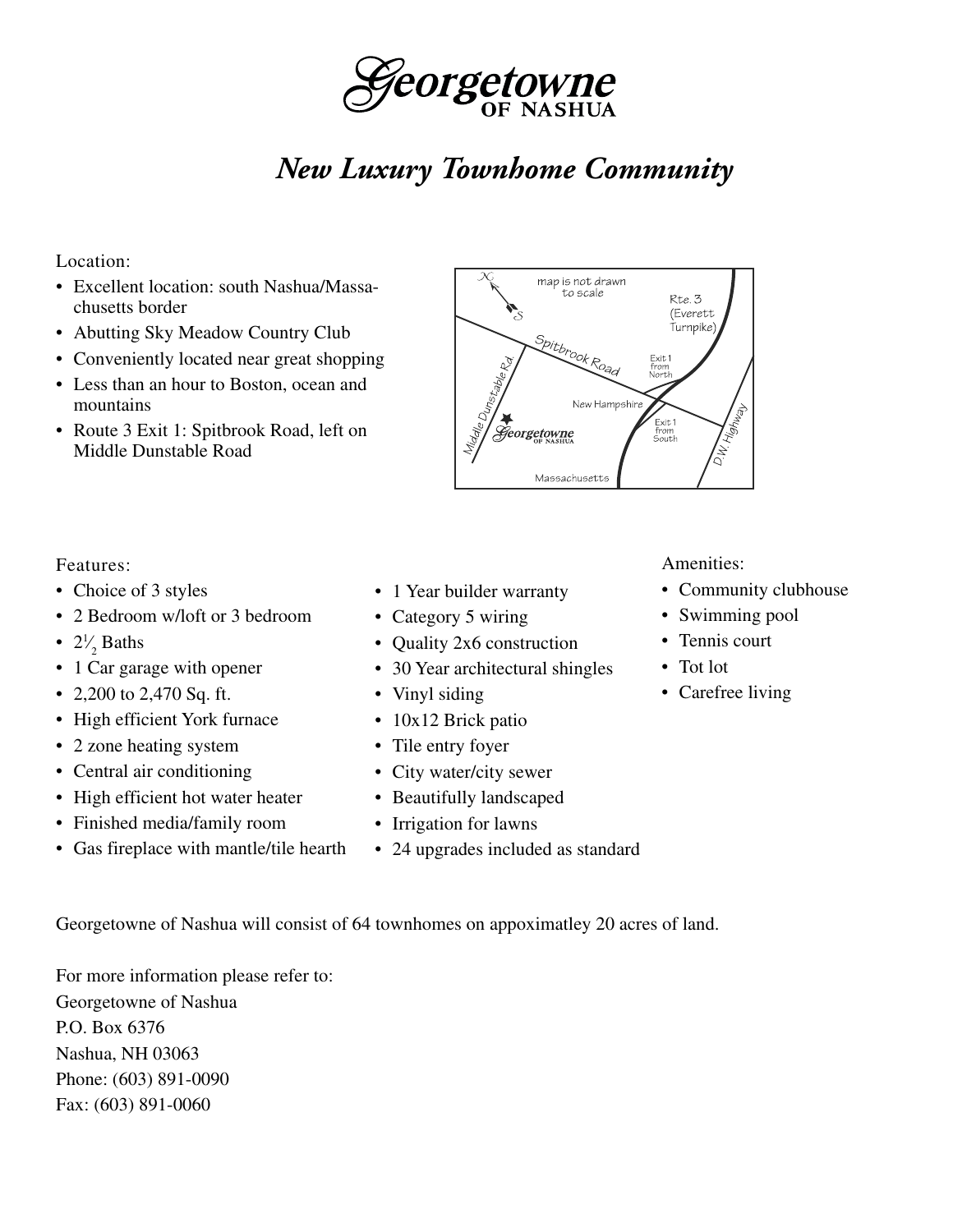

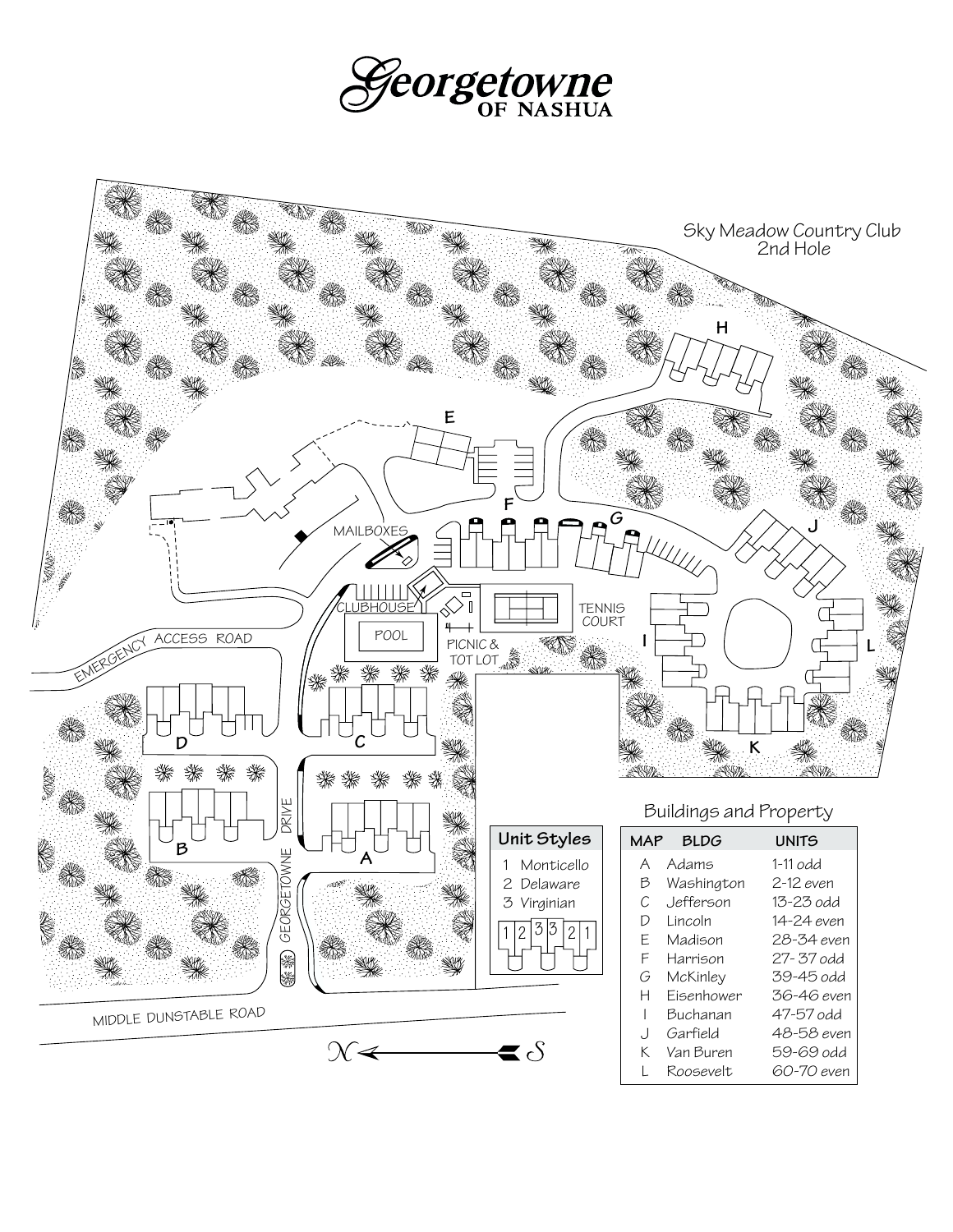

## *Upgrades included as standard*

#### *Standard upgrades give you the most comfortable lifestyle at reasonable prices…*

We consider each customer's request for an upgrade as a potential standard item if it will give the very best to our customers and build real value into your home. When upgrades are in the plan, we can negotiate the best prices and build at a lower cost. This adds real value to your home, for your living comfort, at affordable prices.

#### *What does Georgetowne include as standard that would normally be upgrades?*

#### *Exterior*

**Roof systems with the best look and longevity — We have chosen a thirty (30) year architec**tural shingle both for its look and longevity. We place the shingle over  $\frac{5}{8}$ " roof decking and we also install extra ice and water shields to prevent water backup during the winter. (Normal roof systems are twenty (20) years, three tap shingles.)

**Low maintenance wall and window systems —** We have chosen a lifetime vinyl siding, with an upgraded vinyl window for continued trouble-free protection. The window grills are inside the **glass and the windows tilt easily for cleaning. (This is much better than most construction).**

**Separation Wall gives both sound and separation security — We install two layers of 1-inch** drywall, plus a 2x4 stud wall insulated against sound, and cover that with a layer of  $\frac{1}{2}$ " drywall. The result is a wall both quieter and more secure than the outside wall itself. (We far exceed the building code, which requires only two layers of  $\frac{5}{8}$ " drywall.)

**Decks and walks add simple elegance —** Walks are beautiful Georgetowne brick complemented with real mahogany decks. (Asphalt and pressure treated lumber is the norm.)

**Energy efficiency construction for low utility cost** — For years, New Hampshire has had the strictest energy code requirements. Georgetowne is 12.5% better than code requirements.

### *Heating*

**High efficiency York warm air furnace by gas offers lowest current cost to heat your home —** This direct vent unit uses outside air for combustion in a sealed chamber. It runs over 90% efficient, is very clean, and low in maintenance.

**Central air conditioning for constant comfort** — gives you constant year round climate control with the best efficiency.

**Two zone system uniform comfort** — The system allows "balancing" the house so there are no extremes in temperature. The two zones give you the ability to heat or cool selected areas, allowing for greater savings and comfort. (Normally, warm air systems are a single zone, where the entire house is controlled by one thermostat usually on the first floor.)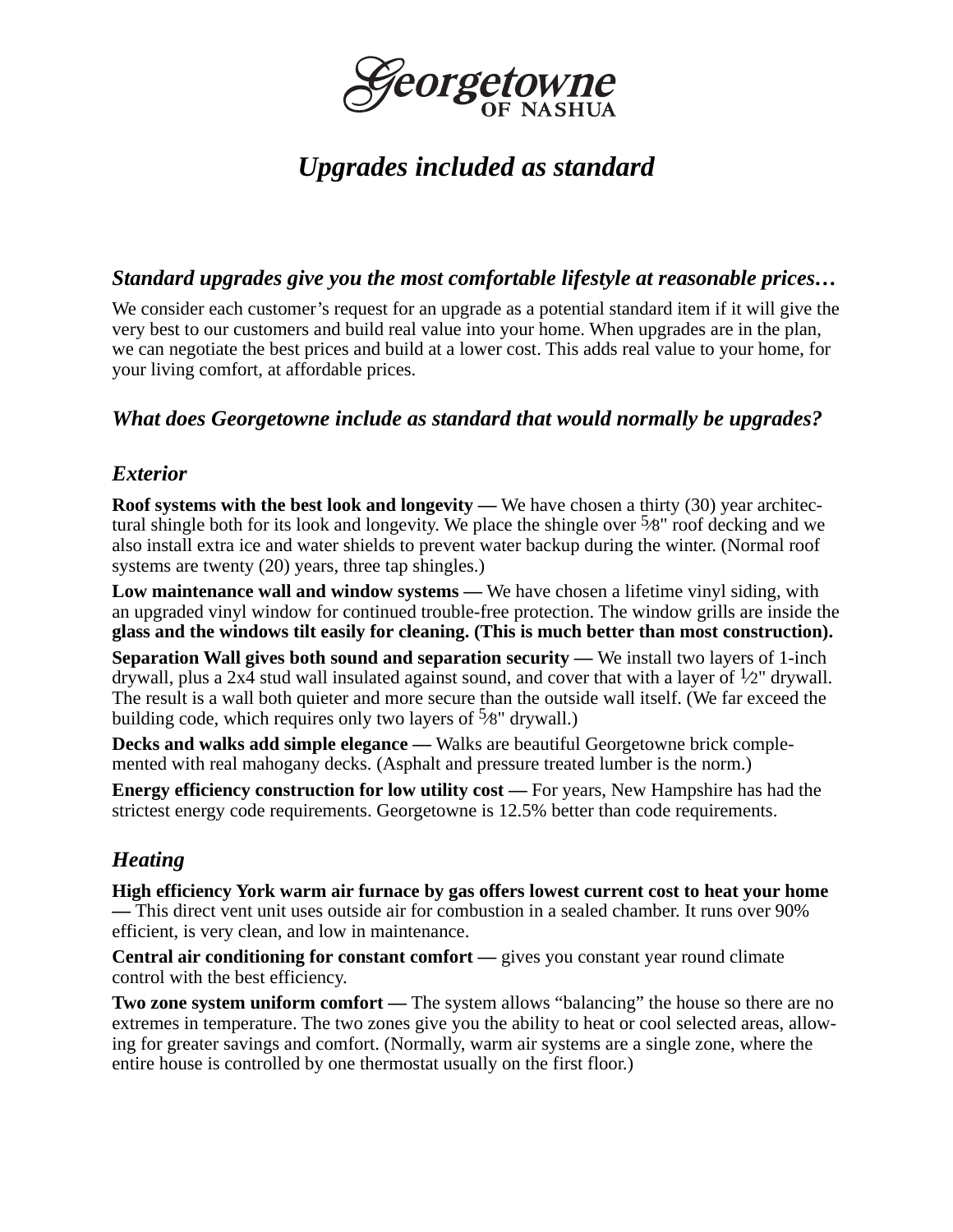

### *Plumbing*

**High efficiency hot water by gas** — this direct vent uses outside air for combustion and was chosen for clean, efficient, low maintenance operation. You can run the hot water while someone is in the shower!

**Möen faucets add beauty and functionality** — They are single cartridge valves, setting industry standards for reliability.

**Aqua glass tubs and showers —** feature higher walls, stronger construction, and anti-bacterial guards that will not sustain bacterial growth on its surfaces.

**Eljer Patriot toilets and bathroom sinks —** are listed in consumer reports as the best flushing and overall performance in their class.

**Whirlpool with tile walls and four (4) foot shower —** are standard in the "The Monticello" and "The Virginian".

**Ice maker supplies —** are installed as a standard.

**Sprinkler system gives assurance —** with rapid fire extinguishing for the best protection.

#### *Electrical*

**Lighting fixtures** — are chosen for quality, not just price.

**Cable —** instead of charging for every location, we installed one everywhere we thought you might want one. We also ran two lines from your basement to the exterior panel.

21<sup>st</sup> Century phone outlets allow a phone/computer network - with jacks placed everywhere in your home. The cable is a four pair Cat 5 wire that will let you have up to four (4) phone lines or network your computers in any room.

### *Flooring*

**Carpet and pad** — we selected a grade several points higher than builders' standard and, in most cases, is not upgraded.

### *Appliance*

Garage door opener — the unit is a whisper drive with remote keypad for added convenience and lost keys.

**Bathroom vents —** are installed in all bathrooms.

**Zero clearance gas fireplace —** not only does it provide a wonderful atmosphere, it will warm your home in the event of power failure, without the mess.

**Stove —** is a self-cleaning unit.

**Dishwasher and garbage disposal —** are included as standard.

#### *Landscape*

**Irrigation** — will maintain a pleasant green environment throughout the summer months.

We hope you are happy with the decisions that were made on your behalf and continue to enjoy them for many years. Please feel free to give us your insight, because we want the very best for you.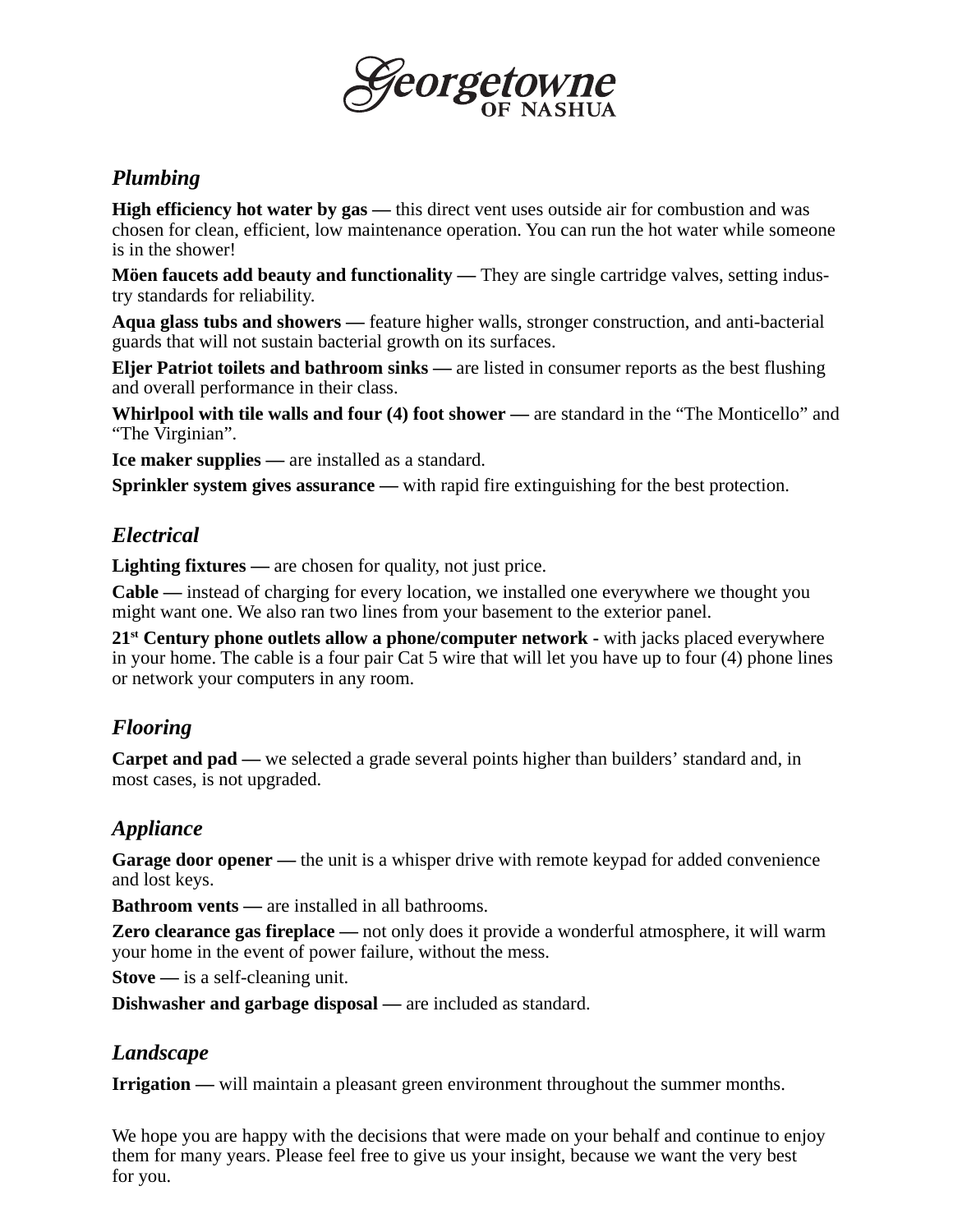









*The Delaware 2,200 SF*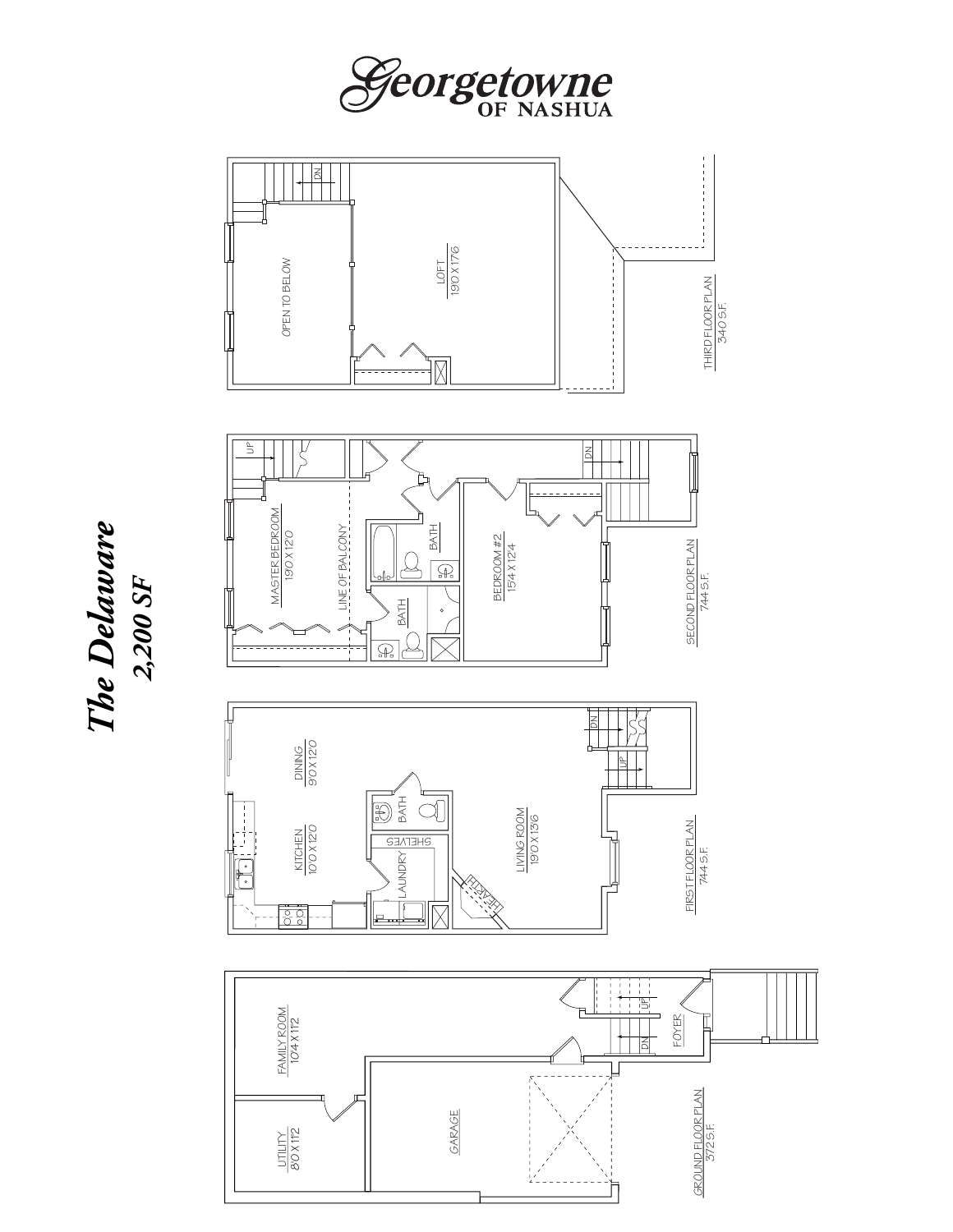





*The Virginian 2,470 SF*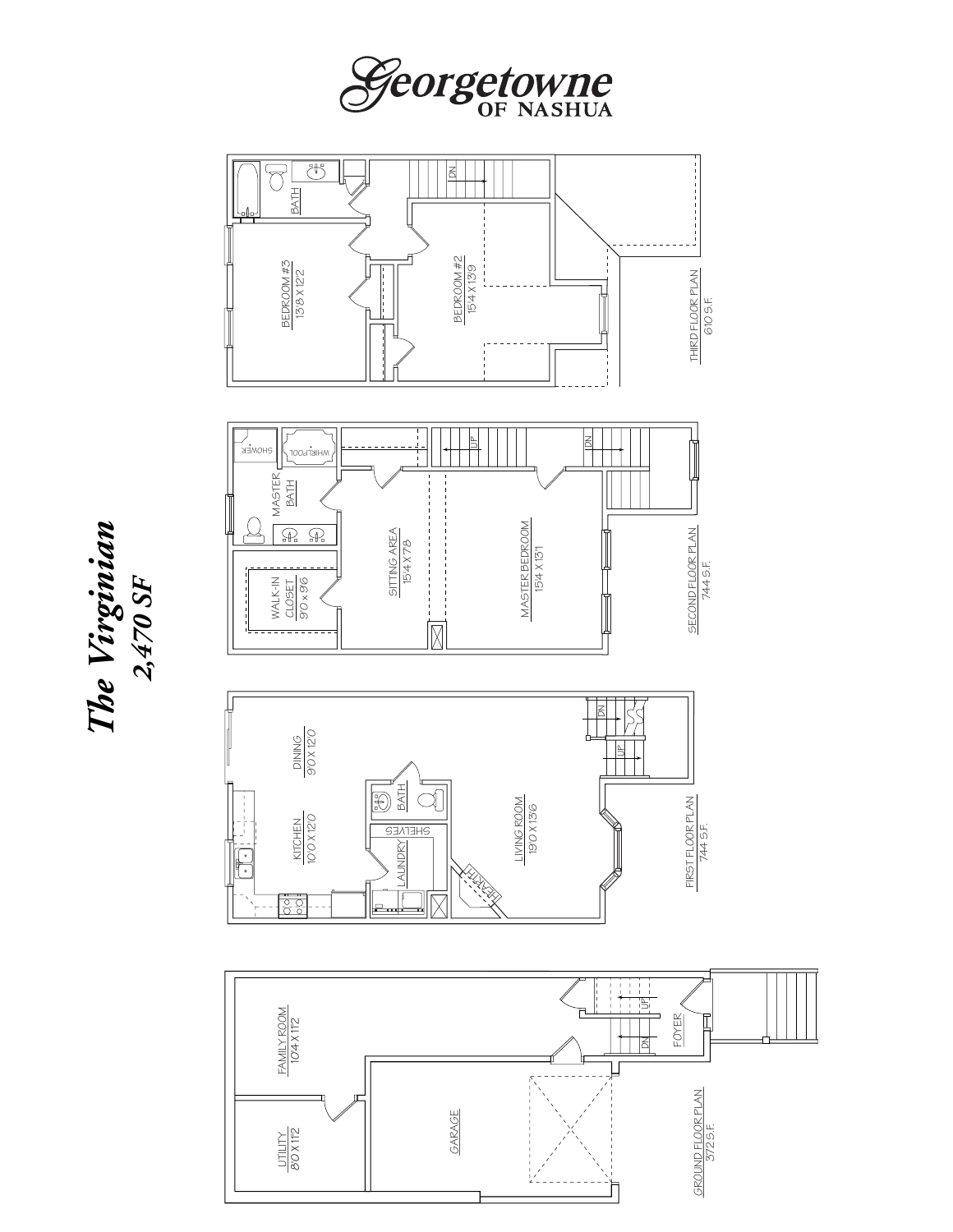



*The Monticello 2,440 SF*